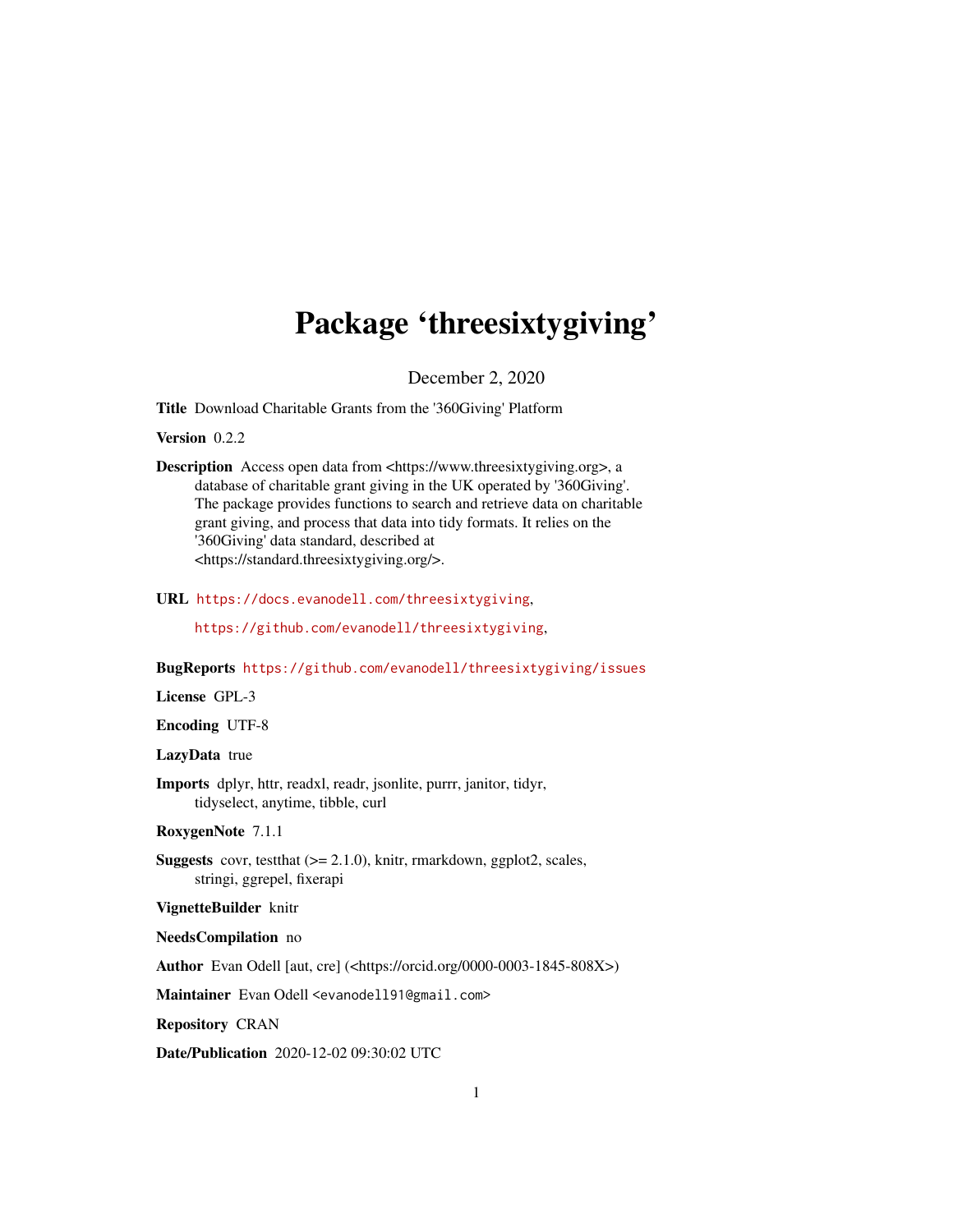### <span id="page-1-0"></span>R topics documented:

| Index |  |
|-------|--|
|       |  |
|       |  |
|       |  |
|       |  |
|       |  |
|       |  |
|       |  |
|       |  |
|       |  |

threesixtygiving *threesixtygiving package*

#### Description

360Giving is a data standard for publishing information about charitable grant giving in the UK. threesixtygiving provides functions to retrieve and process charitable grant funding data from 360Giving.

#### Details

See the [360 Giving website](https://www.threesixtygiving.org/) for more information on the source of this data, and the [360Giving](https://standard.threesixtygiving.org) [Standard](https://standard.threesixtygiving.org) page for details of the data standard this package relies on.

<span id="page-1-1"></span>tsg\_all\_grants *All grants*

#### Description

Returns a list of data frames with details of all grants from funders returned by [tsg\\_available\(\)](#page-2-1).

#### Usage

```
tsg_all_grants(verbose = TRUE, timeout = 30, retries = 0, correct_names = TRUE)
```
#### Arguments

| verbose       | If TRUE, prints console messages on data retrieval progress. Defaults to TRUE.                                                                     |
|---------------|----------------------------------------------------------------------------------------------------------------------------------------------------|
| timeout       | The maximum request time, in seconds. If data is not returned in this time, a<br>value of NA is returned for that dataset. Defaults to 30 seconds. |
| retries       | The number of retries to make if a request is not successful. Defaults to 0.                                                                       |
| correct names | If TRUE, corrects known mistakes in column names, such as spelling mistakes.<br>Defaults to TRUE.                                                  |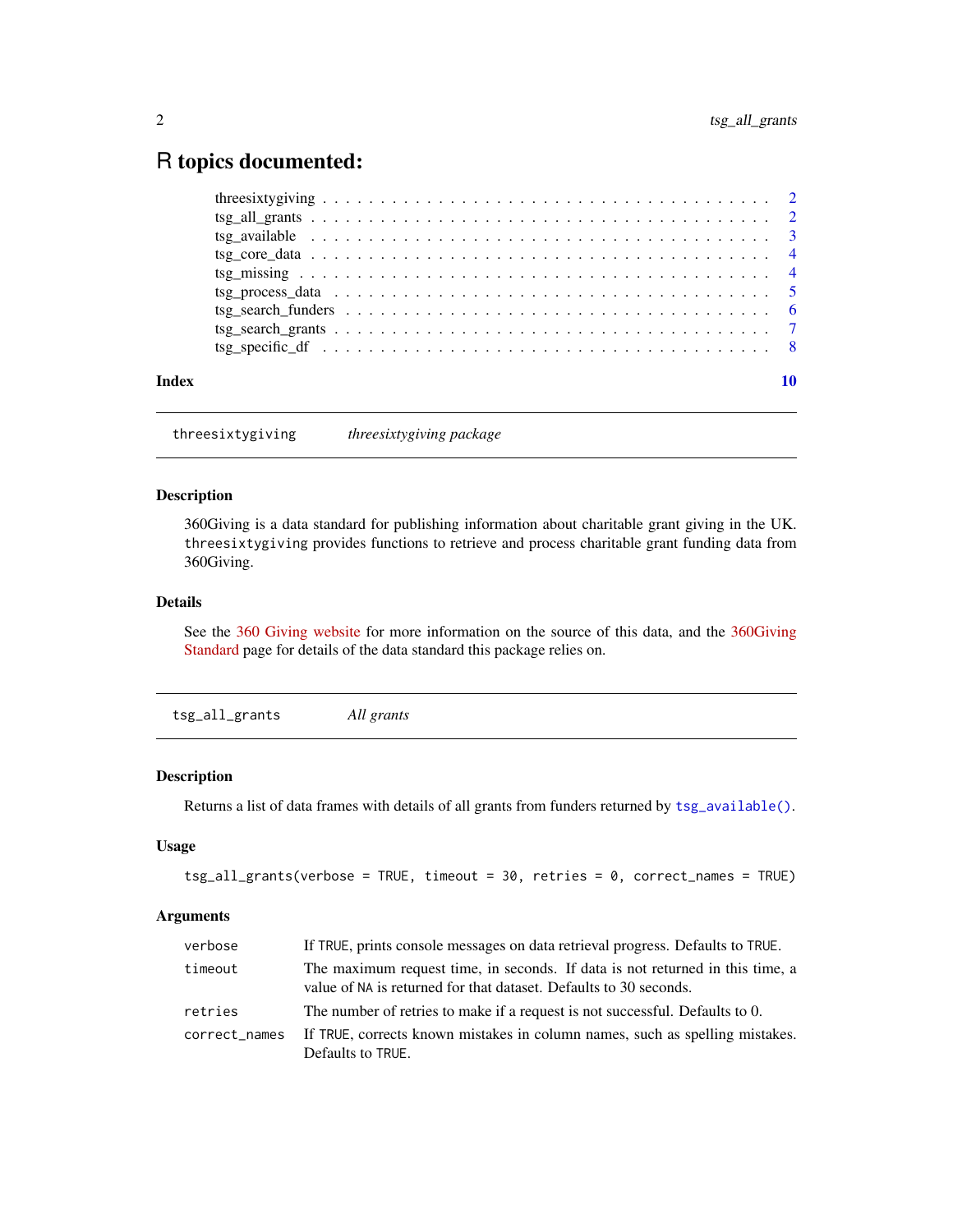#### <span id="page-2-0"></span>tsg\_available 3

#### Details

Due to the structure of the 360 Giving data, the package will make multiple attempts to request data. This can cause issues with servers automatically blocking requests. You can use [tsg\\_missing\(\)](#page-3-1) to identify missing sets of grant data.

#### Value

A list of tibbles with grant data.

#### Examples

```
## Not run:
all_grants <- tsg_all_grants()
## End(Not run)
```
<span id="page-2-1"></span>tsg\_available *Available datasets*

#### Description

Returns a tibble with information on all datasets available through 360Giving. Some funders have multiple datasets

#### Usage

tsg\_available()

#### Value

A tibble with details on all available datasets.

#### Examples

```
## Not run:
available <- tsg_available()
```
## End(Not run)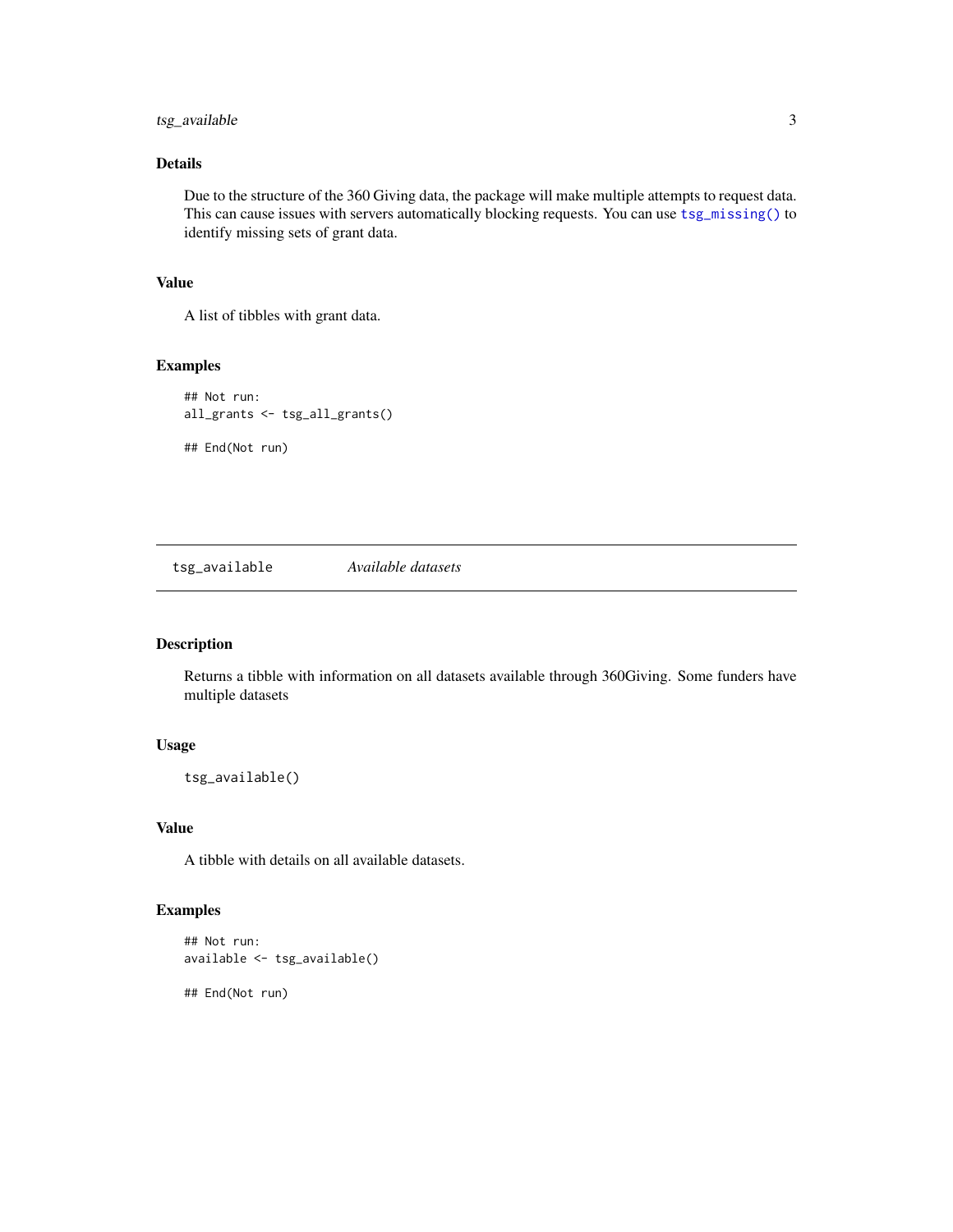<span id="page-3-2"></span><span id="page-3-0"></span>tsg\_core\_data *Core Data*

#### Description

Given a list returned by [tsg\\_all\\_grants\(\)](#page-1-1) or [tsg\\_search\\_grants\(\)](#page-6-1), creates a tibble with the core variables required by the [360Giving](https://standard.threesixtygiving.org/en/latest/) open standard, as well as the publisher prefix and dataset identifier, which are useful for data processing, and the licence the data was published under.

#### Usage

tsg\_core\_data(x, verbose = TRUE)

#### Arguments

|         | A list of tibble with grant data returned by tsg_all_grants().                 |
|---------|--------------------------------------------------------------------------------|
| verbose | If TRUE, prints console messages on data retrieval progress. Defaults to TRUE. |

#### Value

A tibble with the core variables in the 360Giving standard.

#### See Also

[tsg\\_process\\_data\(\)](#page-4-1), which does the same processing but returns all available variables.

#### Examples

```
## Not run:
grants <- tsg_all_grants()
df <- tsg_core_data(grants)
## End(Not run)
```
<span id="page-3-1"></span>tsg\_missing *Identify missing data sets*

#### Description

Returns a tibble with details on any available data missing from a list of grants returned by [tsg\\_all\\_grants\(\)](#page-1-1).

#### Usage

tsg\_missing(x)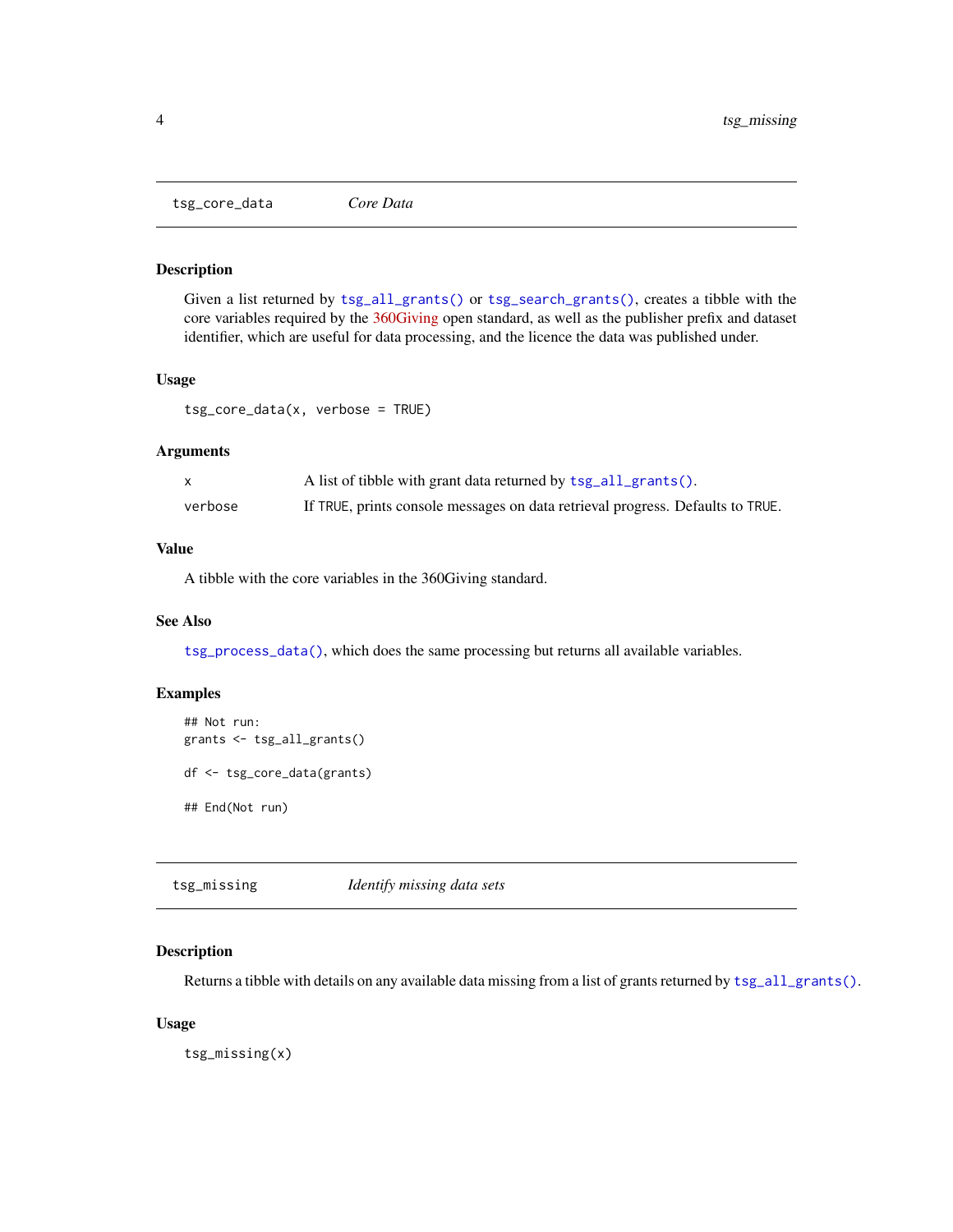#### <span id="page-4-0"></span>**Arguments**

x A list of tibble with grant data returned by [tsg\\_all\\_grants\(\)](#page-1-1).

#### Value

A tibble with details on funders missing data from a list of tibbles passed to the function.

#### Examples

```
## Not run:
all_grants <- tsg_all_grants()
missing_grants <- tsg_missing(all_grants)
## End(Not run)
```
<span id="page-4-1"></span>tsg\_process\_data *Convert data to tibble*

#### Description

Given a list returned by [tsg\\_all\\_grants\(\)](#page-1-1) or [tsg\\_search\\_grants\(\)](#page-6-1), creates a tibble with all available variables. This tibble contains roughly 200 columns if all available grants are used (as of October 2019), due to differences in how grant data is labelled and structured.

#### Usage

```
tsg\_process\_data(x, min\_coverage = 0, verbose = TRUE)
```
#### **Arguments**

| X            | A list of tibble with grant data returned by tsg_all_grants().                                                                                                    |
|--------------|-------------------------------------------------------------------------------------------------------------------------------------------------------------------|
| min_coverage | A number from 0 to 1. If $>0$ , only returns variables with a value other than NA<br>for at least that proportion of rows. Defaults to 0 and returns all columns. |
| verbose      | If TRUE, prints console messages on data retrieval progress. Defaults to TRUE.                                                                                    |

#### Value

A tibble with all variables from all provided grants.

#### See Also

[tsg\\_core\\_data\(\)](#page-3-2), which does the same processing but only returns the core variables in the 360Giving standard.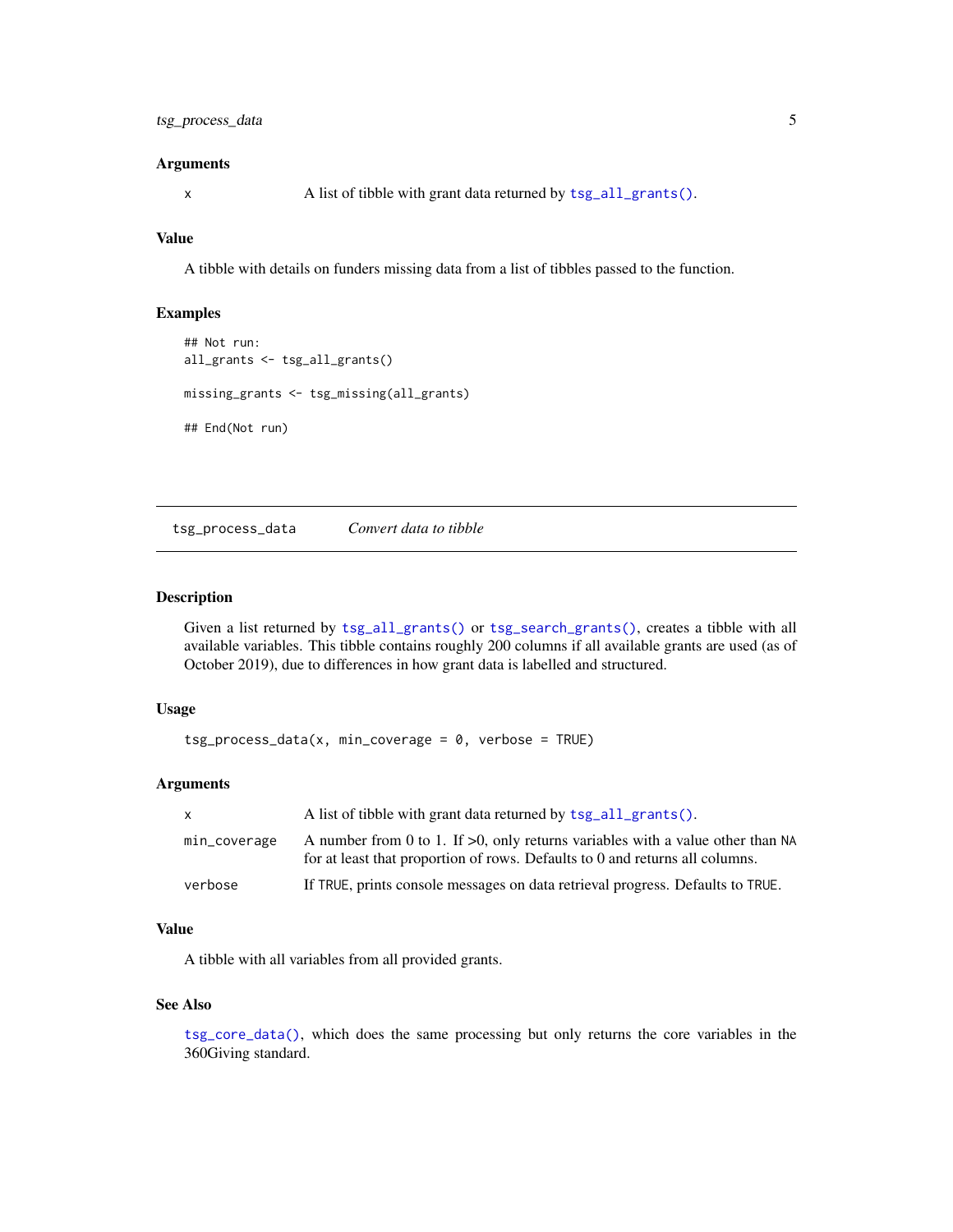#### Examples

```
## Not run:
grants <- tsg_all_grants()
df1 <- tsg_process_data(grants)
# Only return data from columns with more than 50% coverage
df2 <- tsg_process_data(grants, min_coverage = 0.5)
## End(Not run)
```
<span id="page-5-1"></span>tsg\_search\_funders *Search funders*

#### Description

Return a tibble with information on all grant datasets where funder data matches one or more search strings.

#### Usage

```
tsg_search_funders(
  search,
  search_in = NULL,
  verbose = TRUE,
  ignore_case = TRUE,
 per1 = FALSE,fixed = FALSE
)
```
#### Arguments

| search      | The string(s) to search for. By default allows POSIX $1003.2$ regular expressions.<br>Use per 1 = TRUE for perl-style regex, or fixed = TRUE for fixed strings. Accepts<br>single strings or a character vector of strings. |
|-------------|-----------------------------------------------------------------------------------------------------------------------------------------------------------------------------------------------------------------------------|
| search_in   | The name of the column to search in. Accepts single strings or a character vector<br>of column names. If NULL, searches all columns.                                                                                        |
| verbose     | If TRUE, prints console messages on data retrieval progress. Defaults to TRUE.                                                                                                                                              |
| ignore_case | If TRUE ignores case.                                                                                                                                                                                                       |
| perl        | If TRUE, uses perl-style regex.                                                                                                                                                                                             |
| fixed       | If TRUE, searches will be matched as-is.                                                                                                                                                                                    |

#### Value

A tibble with information on matching datasets

<span id="page-5-0"></span>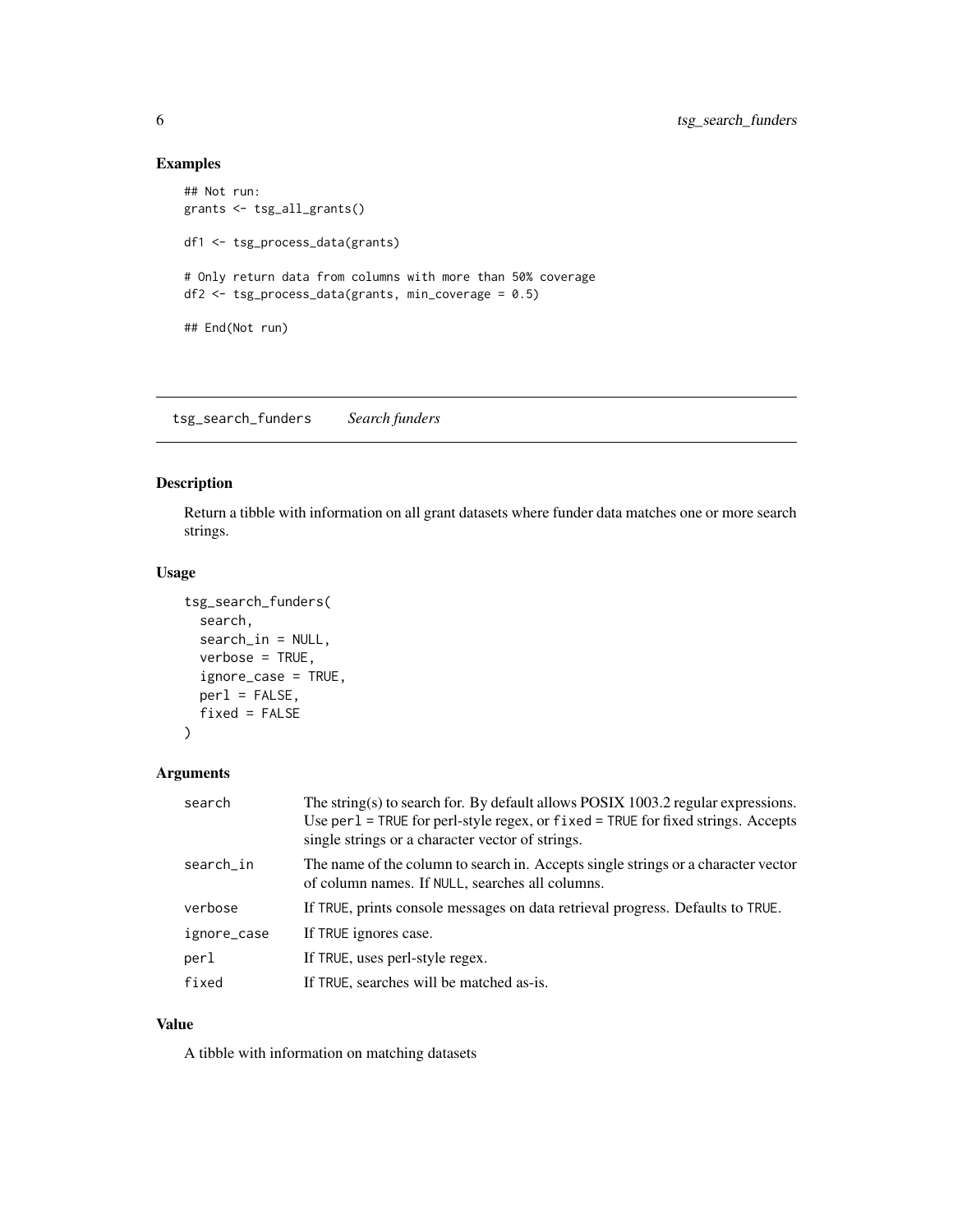<span id="page-6-0"></span>tsg\_search\_grants 7

#### See Also

[tsg\\_search\\_grants\(\)](#page-6-1) for retrieving all grants from matching funders.

#### Examples

```
## Not run:
search1 <- tsg_search_funders(search = c("bbc", "caBinet"))
## End(Not run)
```
<span id="page-6-1"></span>tsg\_search\_grants *Search for specific datasets*

#### Description

Returns a list of tibbles with details of all grants from specific funders.

#### Usage

```
tsg_search_grants(
  search,
  search_in = NULL,
 verbose = TRUE,
  ignore_case = TRUE,
 perl = FALSE,
 fixed = FALSE,
  ...
)
```
#### Arguments

| The string(s) to search for. By default allows POSIX $1003.2$ regular expressions.<br>Use $per1$ = TRUE for perl-style regex, or fixed = TRUE for fixed strings. Accepts<br>single strings or a character vector of strings. |
|------------------------------------------------------------------------------------------------------------------------------------------------------------------------------------------------------------------------------|
| The name of the column to search in. Accepts single strings or a character vector<br>of column names. If NULL, searches all columns.                                                                                         |
| If TRUE, prints console messages on data retrieval progress. Defaults to TRUE.                                                                                                                                               |
| If TRUE ignores case.                                                                                                                                                                                                        |
| If TRUE, uses perl-style regex.                                                                                                                                                                                              |
| If TRUE, searches will be matched as-is.                                                                                                                                                                                     |
| Additional params passed to tsg_all_grants()                                                                                                                                                                                 |
|                                                                                                                                                                                                                              |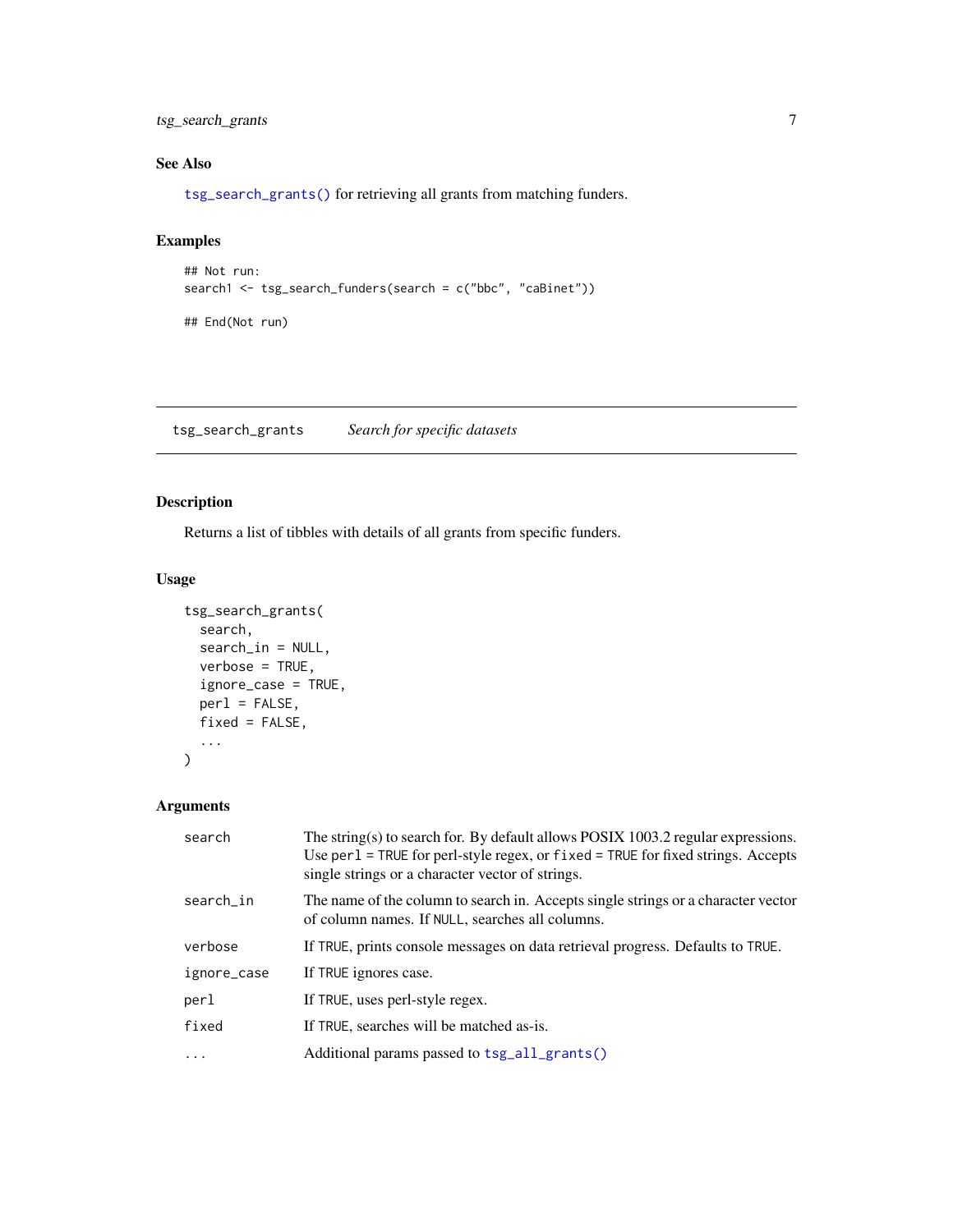#### <span id="page-7-0"></span>Details

tsg\_search\_grants retrieves grants where funder data matches one or more search strings. If only one dataset matches queries, returns a tibble of that dataset. Use [tsg\\_specific\\_df\(\)](#page-7-1) to pass a dataframe.

#### Value

A single tibble (if only one grant maker matches the queries) or a list of tibbles (if the query matches multiple datasets).

#### See Also

[tsg\\_search\\_funders\(\)](#page-5-1) for retrieving information on available datasets from matching funders. [tsg\\_specific\\_df\(\)](#page-7-1) to retrieve data contained with all or specific rows of a tibble returned by [tsg\\_available\(\)](#page-2-1) or [tsg\\_missing\(\)](#page-3-1).

#### Examples

```
## Not run:
specific1 <- tsg_search_grants(search = c("bbc", "caBinet"))
```
## End(Not run)

<span id="page-7-1"></span>tsg\_specific\_df *Get specific datasets*

#### Description

Retrieve data contained with all or specific rows of a tibble returned by [tsg\\_available\(\)](#page-2-1) or [tsg\\_missing\(\)](#page-3-1).

#### Usage

```
tsg\_specific\_df(x, verbose = TRUE, timeout = 30, retries = 0)
```
#### Arguments

| $\mathsf{X}$ | All or a subset of a tibble returned by tsg_available() or tsg_missing()                                                                           |
|--------------|----------------------------------------------------------------------------------------------------------------------------------------------------|
| verbose      | If TRUE, prints console messages on data retrieval progress. Defaults to TRUE.                                                                     |
| timeout      | The maximum request time, in seconds. If data is not returned in this time, a<br>value of NA is returned for that dataset. Defaults to 30 seconds. |
| retries      | The number of retries to make if a request is not successful. Defaults to 0.                                                                       |

#### Value

A list of tibbles with grant data.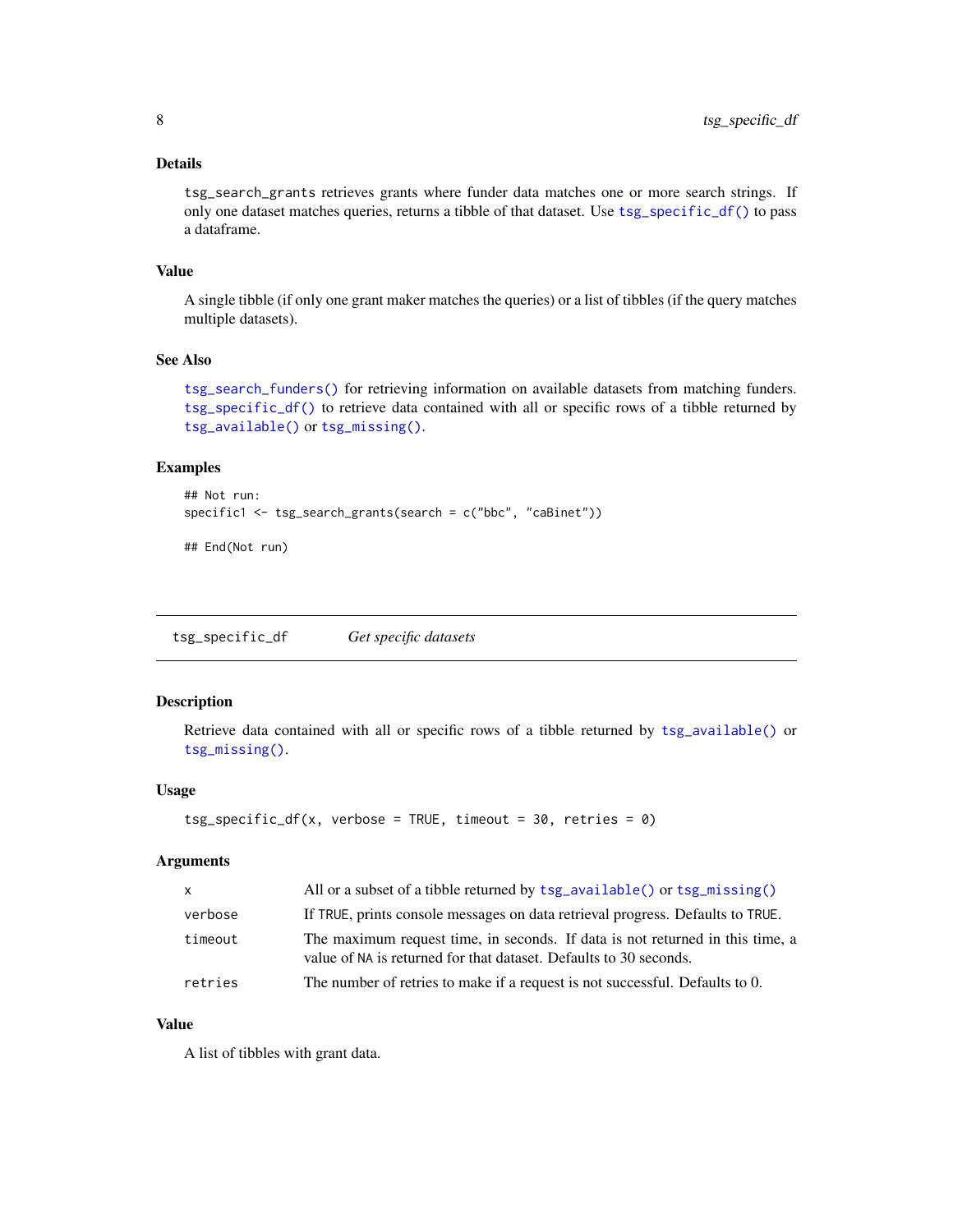<span id="page-8-0"></span>tsg\_specific\_df 9

#### See Also

```
tsg_search_grants()
tsg_available()
tsg_missing()
```
#### Examples

```
## Not run:
all_grants <- tsg_all_grants()
missing_grants <- tsg_missing(all_grants)
more_grants <- tsg_specific_df(missing_grants)
## End(Not run)
```